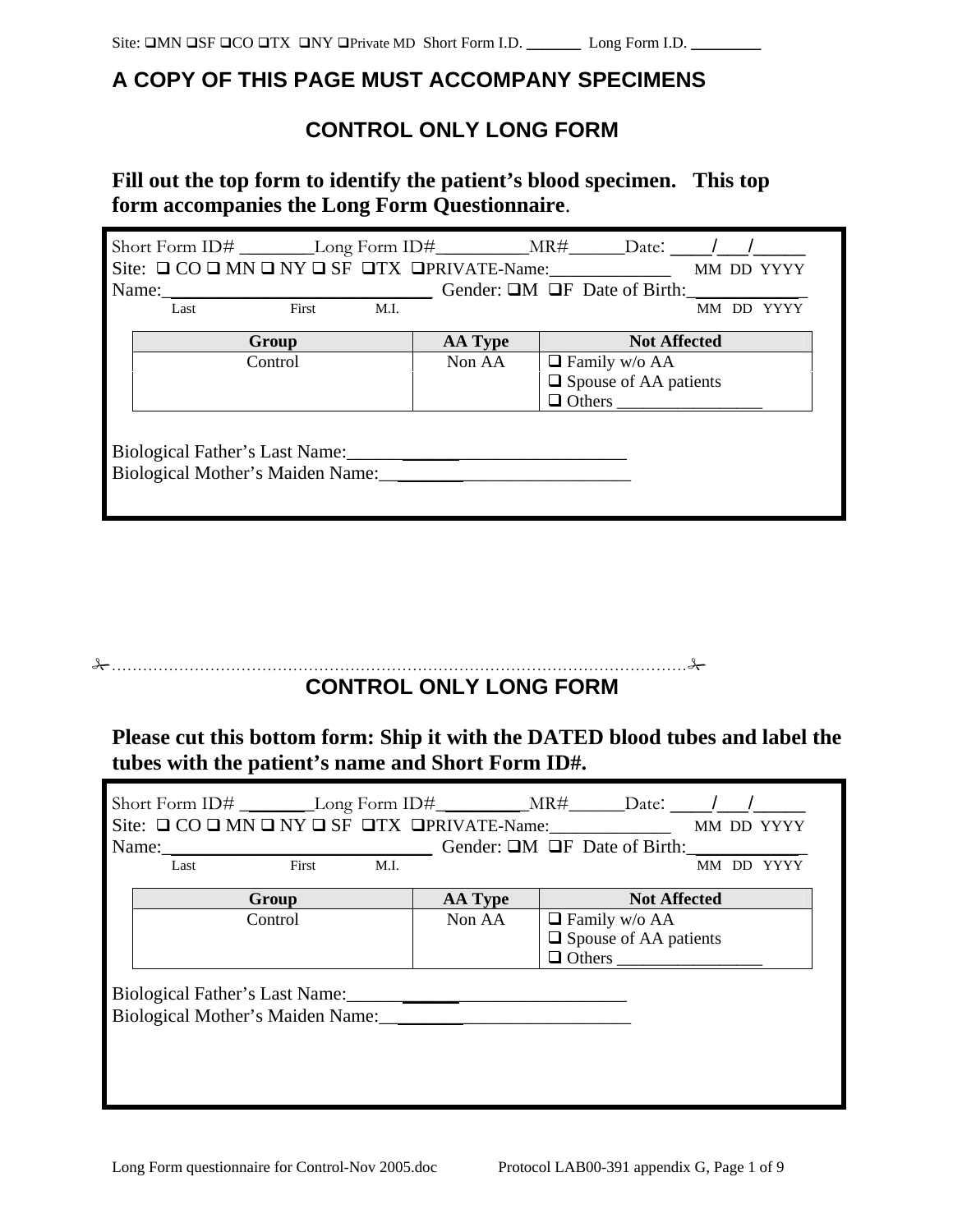

# **National Alopecia Areata Registry Patient Data "Control" Part I: Patient Section**

I have read the description of the study and have decided to participate in the research project described. I understand that I may refuse to answer any (or all) of the questions at this or any other time. I also understand that there is a possibility that I may be contacted in the future about this study, but I am free to refuse any further participation if I wish.

**The goal of the study is to determine the susceptibility genes in a disease called Alopecia Areata (AA). AA is considered an autoimmune disease, in which the immune system mistakenly attacks the hair follicles. Alopecia areata is characterized as a patchy hair loss (AA), or complete scalp hair loss with or without some body hair loss (Alopecia Totalis, AT) or complete entire scalp and body hair loss (Alopecia Universalis, AU).** *In order to be able to find the susceptibility genes we need biological specimens from normal unaffected controls. Individuals who are participating as a control should have no blood relation with anyone who has AA* **(as described above.)**

| Please fill in all the blanks or check the appropriate boxes:                    |  |             |  |           |         |  |
|----------------------------------------------------------------------------------|--|-------------|--|-----------|---------|--|
| A. Contact & Personal Information                                                |  |             |  |           |         |  |
|                                                                                  |  |             |  |           |         |  |
|                                                                                  |  |             |  |           |         |  |
|                                                                                  |  | Street City |  | State Zip | Country |  |
| Telephone Number: (Day)_________________________(Evening)_______________________ |  |             |  |           |         |  |
|                                                                                  |  |             |  |           |         |  |
| 3. Sex: $\Box$ Male $\Box$ Female                                                |  |             |  |           |         |  |
| 4. Date of Birth: (MM/DD/YY) -----/-----/-----                                   |  |             |  |           |         |  |
| 5. Are you adopted? $\Box$ No $\Box$ Yes                                         |  |             |  |           |         |  |
| 6. What is your Current Marital status? (Check one)                              |  |             |  |           |         |  |
|                                                                                  |  |             |  |           |         |  |
|                                                                                  |  |             |  |           |         |  |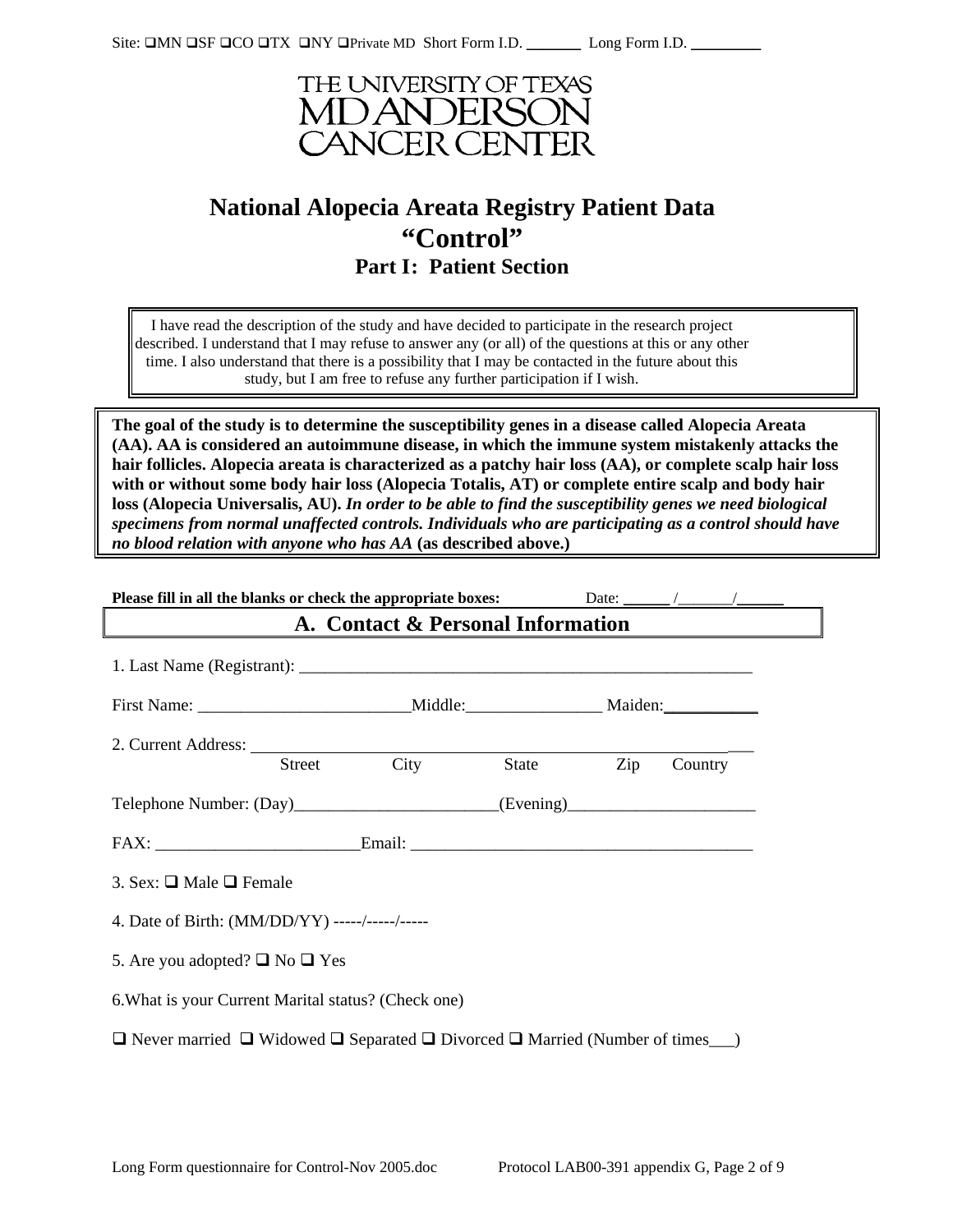## Site: MN SF CO TX NY Private MD Short Form I.D. \_\_\_\_\_\_\_ Long Form I.D. \_\_\_\_\_\_\_\_\_

**7. Have you EVER had at ANY TIME in your life patches of baldness (ALOPECIA AREATA; AA), or total scalp hair loss (ALOPECIA TOTALIS;AT), or total scalp and entire body hair loss**  (ALOPECIA UNIVERSALIS; AU)?  $\Box$  No (continue the next question)  $\Box$  Yes

#### **8. Do you have any blood relatives with AA, AT, or AU (as explained above)?**  $\Box$  **No**  $\Box$  **Yes**

|                            | <b>AA/AT/AU</b>          | Other type of hair loss<br>(if known) | Age of onset |
|----------------------------|--------------------------|---------------------------------------|--------------|
| Biological mother          |                          |                                       |              |
| Parents of mother          |                          |                                       |              |
| Aunts-Uncles (mother side  |                          |                                       |              |
| Cousins (mother side)      |                          |                                       |              |
| Biological father          |                          |                                       |              |
| Parents of father          |                          |                                       |              |
| Aunts-Uncles (father side) |                          |                                       |              |
| Cousins (father side)      |                          |                                       |              |
| Sister(s)                  |                          |                                       |              |
| Brother(s)                 | -----------------------  |                                       |              |
| Daughter $(s)$             |                          |                                       |              |
| Son(s)                     |                          |                                       |              |
| Grand children             | .----------------------- | ------------                          | .            |

9. Are you willing to have blood drawn for research as a control?  $\Box$  No  $\Box$  Yes

## **B. Ethnic/Racial Background**

|  | 10. Where were you born?        |      |                      | or $\Box$ Don't Know |
|--|---------------------------------|------|----------------------|----------------------|
|  | 11. Where was your mother born? | city | state                | country              |
|  |                                 |      |                      | or $\Box$ Don't Know |
|  | 12. Where was your father born? | city | state                | country              |
|  |                                 |      |                      | or $\Box$ Don't Know |
|  | 13. Maternal grandmother?       | city | state                | country              |
|  |                                 |      | or $\Box$ Don't Know |                      |
|  | 14. Maternal grandfather?       | city | state                | country              |
|  |                                 |      |                      | or $\Box$ Don't Know |
|  | 15. Paternal grandmother?       | city | state                | country              |
|  |                                 |      |                      | or $\Box$ Don't Know |
|  | 16. Paternal grandfather?       | city | state                | country              |
|  |                                 |      |                      | or $\Box$ Don't Know |
|  |                                 | city | state                | country              |

10. Where were you born?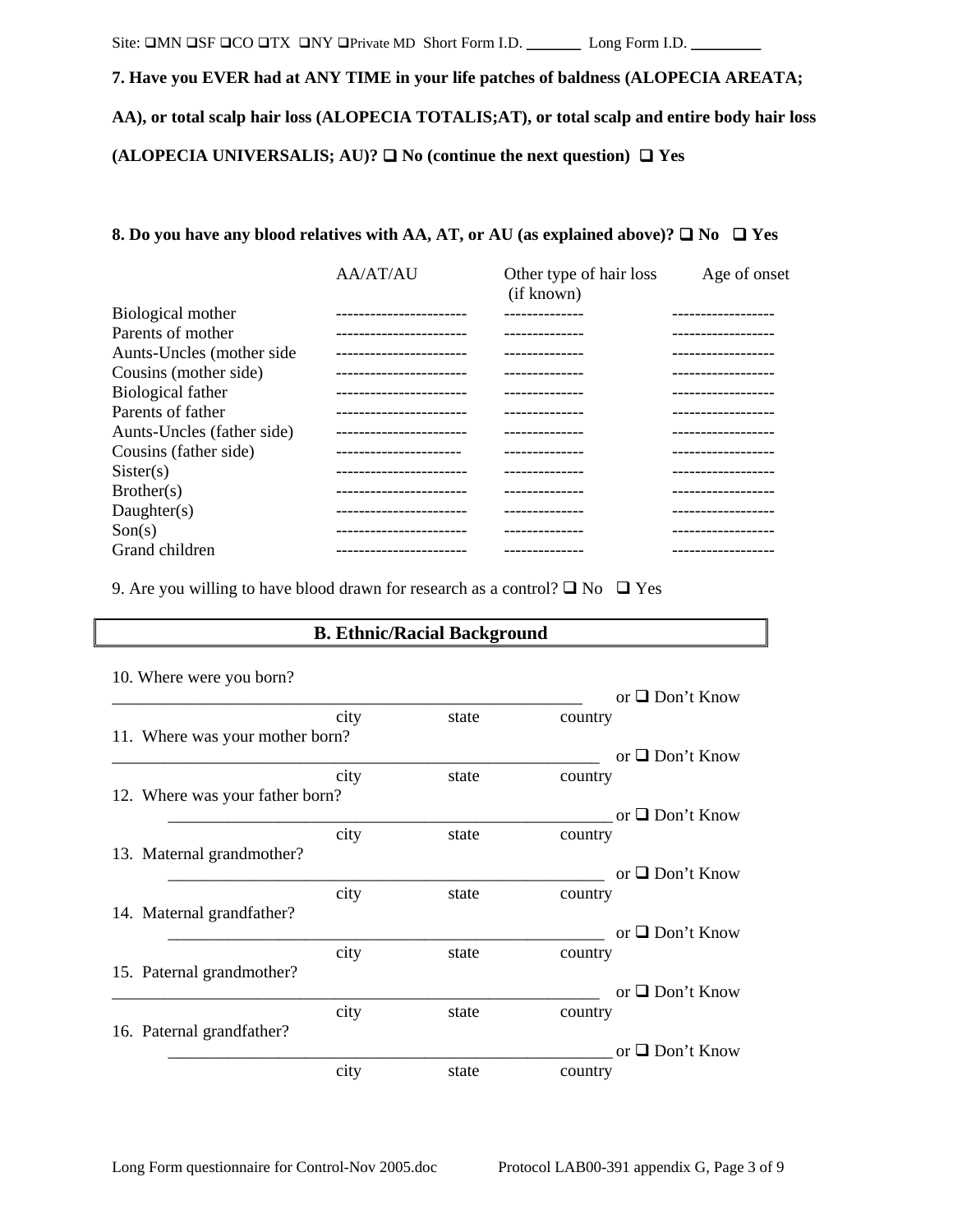Please look at the ethnic group categories below and choose the best **one or two** ancestries for your closest blood relatives to fill squares in with the letters that match the ancestries.

| <b>Biological</b><br>Mother |  | Maternal<br>Grandmother | Maternal<br>Grandfather | <b>Biological</b><br>Father | Paternal<br>Grandmother | Paternal | <b>Grandfather</b> |
|-----------------------------|--|-------------------------|-------------------------|-----------------------------|-------------------------|----------|--------------------|
|                             |  |                         |                         |                             |                         |          |                    |

- A. **American Indian or Alaskan Native.** A person having origins in any of the original peoples of North and South America(including Central America), and who maintains tribal affiliation
- B. **Asian.** A person having origins in any of the original peoples of Far East, Southeast Asia, or the Indian subcontinent including, for example, Cambodia, China, India, Japan, Korea, Malaysia, Pakistan, the Philippine Island, Thailand, and Vietnam.
- C. **Black or African American.** A person having origins in any of the black racial groups of Africa. Terms such as "Haitian" or "Negro can be used in addition to "Black or African American"
- D. **Hispanic or Latino**. A person of Cuban, Mexican, Puerto Rican, Cuban, South or Central America, or other Spanish culture or origin, regardless of race. Terms such as "Spanish origin" can be used in addition to "Hispanic or Latino".
- E. **Native Hawaiian or Other Pacific Islander**. A person having origins in any of the original peoples of Hawaii, Guam, Samoa, or other Pacific Islands.
- R. **White**. A person having origins in any of the original peoples of Europe, the Middle East, or North Africa.
- S. Other, describe:
- T. Unknown (Don't know)
- 17. Do you have allergies? **Please check all that apply**.
	- Poison ivy or oak Drugs (specify)------------------------ Aspirin
	- $\Box$  Foods (specify)
	- $\Box$  Ragweed  $\Box$  Pollen  $\Box$  Animal dander  $\Box$  Mold
	- $\Box$  Other
- 18. Please check any you have had:
- $\Box$  Warts  $\Box$  Fungal infection (location: scalp, feet, groin, body, other  $\Box$ )
- $\Box$  Candida/yeast infection?

19. Have you ever smoked? No Yes→ Packs/day\_\_\_\_\_\_ Number of years\_\_\_\_\_\_\_

20. Do you drink caffeine? □No □Yes→ □Coffee □Tea □Chocolate □Soft drinks.

21. Were you breastfed as a baby?  $\Box$  No  $\Box$  Yes  $\Box$  partially  $\Box$  don't know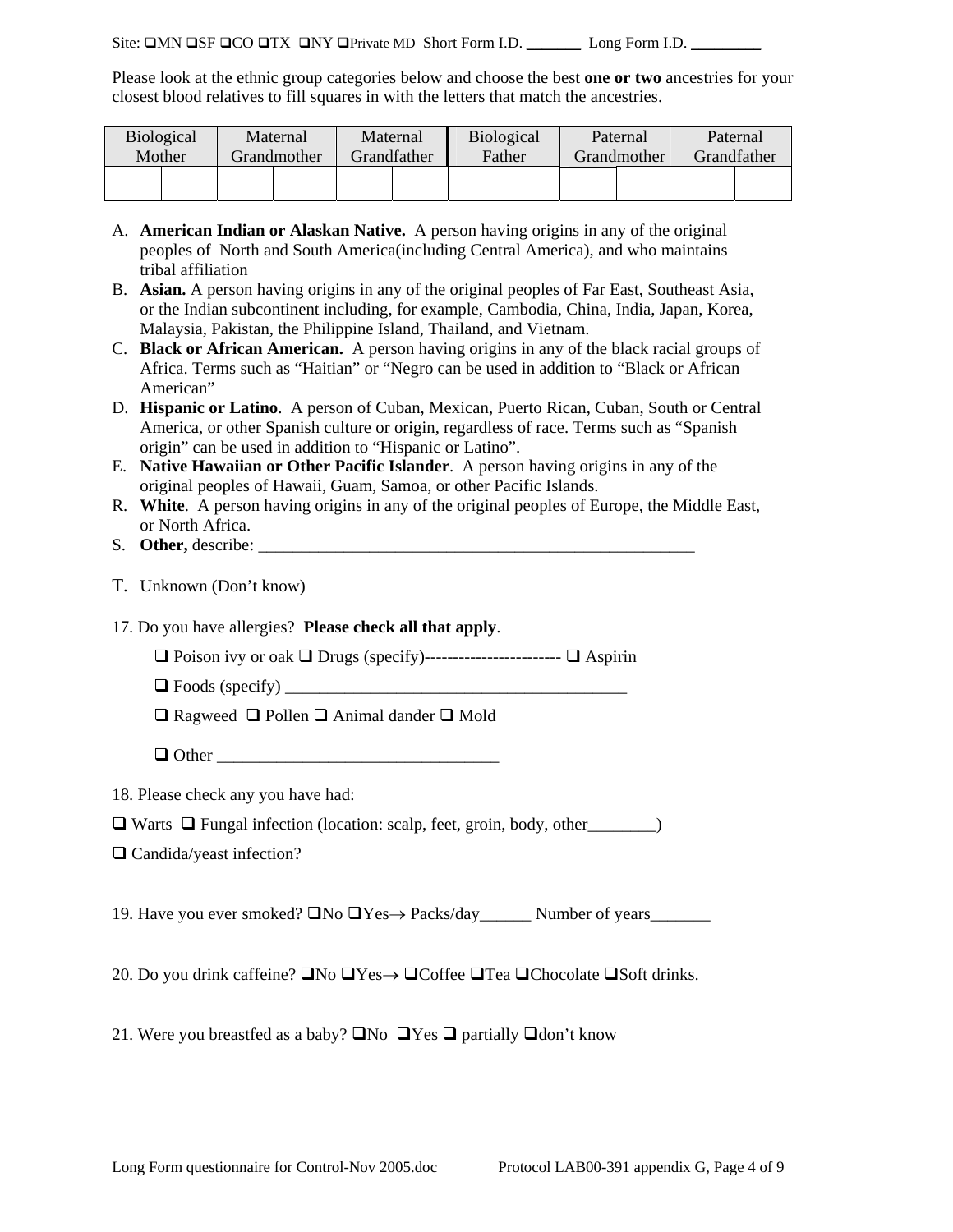| Site: $\square MN \square SF \square CO \square TX \square NY \square Private MD \nShort Form I.D.$ |                                             | Long Form I.D.             |  |  |
|-----------------------------------------------------------------------------------------------------|---------------------------------------------|----------------------------|--|--|
| 22. Did you experience any of the following events within past several months?                      |                                             |                            |  |  |
| If $\Box$ No, go to next question.                                                                  | If $\Box$ Yes, please check all that apply: |                            |  |  |
| Loss or change of job $\Box$                                                                        | "Stress" at work $\Box$                     | Stress in family $\square$ |  |  |
| Emotional stress $\Box$                                                                             | Illness $\Box$ -type - please list:         |                            |  |  |

23. Did you experience any of the following within past several months?

| If $\Box$ No, go to next question. |  |  |  |  |  |
|------------------------------------|--|--|--|--|--|
|------------------------------------|--|--|--|--|--|

If **Yes,** please check

| Surgery with local or general anesthesia               |  |
|--------------------------------------------------------|--|
| Vaccination (types)                                    |  |
| Allergy shots (number, types)                          |  |
| Therapy with any immunologic agent (list agent) $\Box$ |  |
| Had allergic reaction(s) to                            |  |
| Had chemotherapy (types)                               |  |
| Had radiation therapy                                  |  |
| Changed diet or lost weight                            |  |
| Others                                                 |  |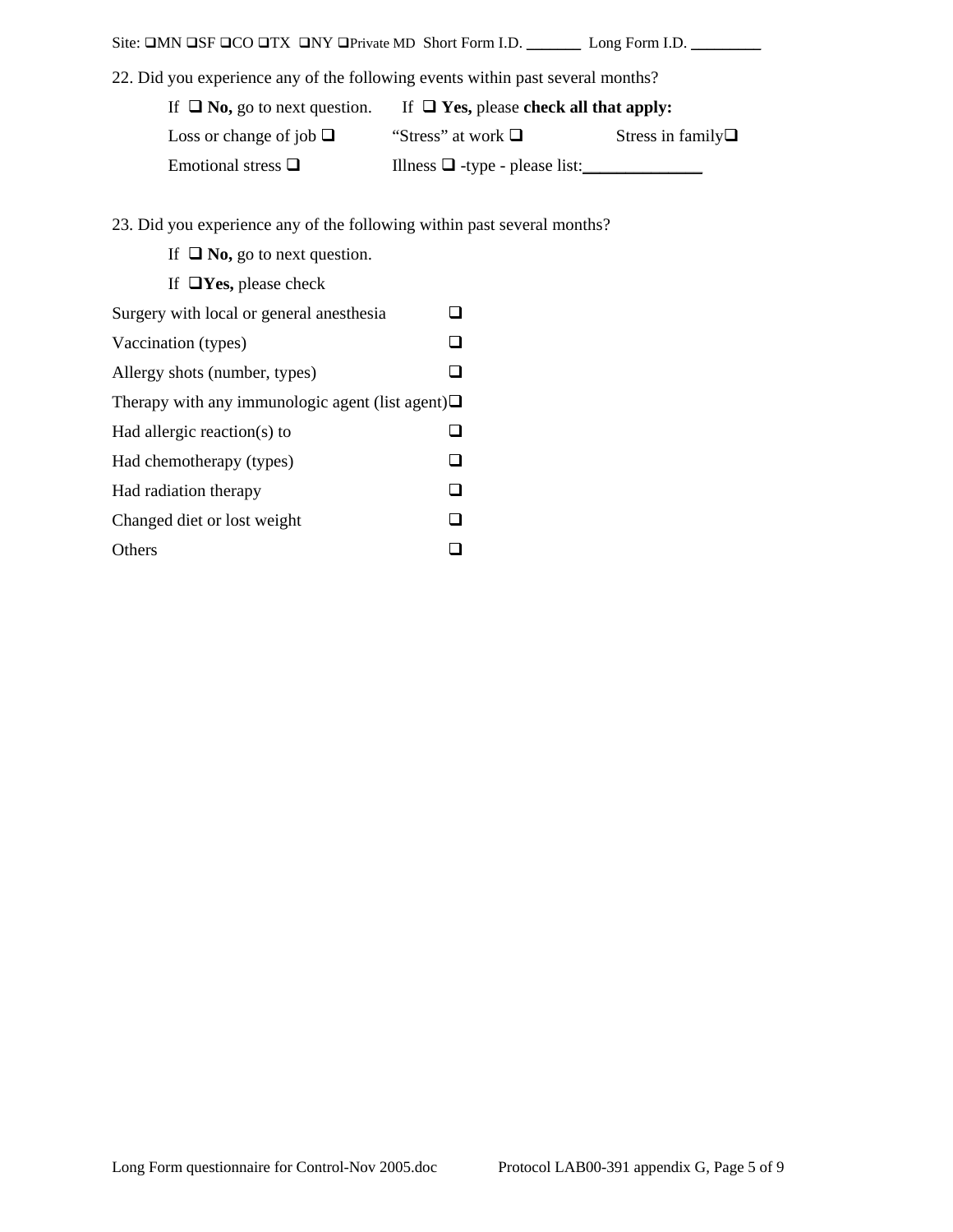24. Have you ever had any of the allergic, rheumatic, collagen vascular, or autoimmune diseases listed below? If  $\Box$  **No**, go to next question.

| $\Box$ Yes, please check all that apply and provide the approximate date of diagnosis and any |
|-----------------------------------------------------------------------------------------------|
| <b>documentation</b> if available.                                                            |

| Addison's disease                                | $\square$ No         | $\Box$ Yes                | Age of onset: _________                                                       |
|--------------------------------------------------|----------------------|---------------------------|-------------------------------------------------------------------------------|
| <b>ALLERGIES</b>                                 |                      |                           |                                                                               |
| Asthma                                           | <b>OND</b>           | $\Box$ Yes                | Age of onset: _________                                                       |
| Atopic dermatitis or eczema                      | $\square$ No         | $\Box$ Yes                | Age of onset: ________                                                        |
| Hay fever/allergic rhinitis                      | $\square$ No         | $\Box$ Yes                | Age of onset: ________                                                        |
| Urticaria (hives) or angioedema                  | $\square$ No         | $\Box$ Yes                | Age of onset: _________                                                       |
| Other allergies                                  | $\square$ No         | $\Box$ Yes                |                                                                               |
| Allergy shots                                    | $\square$ No         | $\Box$ Yes                | Time period: From_______(Year) To______(Year)                                 |
|                                                  |                      |                           | Allergy Shots Type:__________                                                 |
| <b>ARTHRITIS</b>                                 |                      |                           |                                                                               |
| Ankylosing spondylitis                           | $\square$ No         | $\Box$ Yes                | Age of onset: _______                                                         |
| Spondyloarthritis                                | $\square$ No         | $\Box$ Yes                | Age of onset: _______                                                         |
| Juvenile arthritis                               | $\square$ No         | $\Box$ Yes                | Age of onset: _______                                                         |
|                                                  | $\square$ No         | $\Box$ Yes                |                                                                               |
| Reiter's syndrome                                |                      |                           | Age of onset: _______                                                         |
| Rheumatoid arthritis                             | $\square$ No         | $\Box$ Yes                | Age of onset: ________                                                        |
| Other forms of arthritis                         | $\square$ No         | $\Box$ Yes                | Age of onset:                                                                 |
| <b>COLLAGEN VASCULAR DIS.</b>                    |                      |                           |                                                                               |
| Antiphospholipid syndrome                        |                      |                           |                                                                               |
| (Anticardiolipin syndrome)                       | $\square$ No         | $\Box$ Yes                | Age of onset: _________                                                       |
| Fibromyalgia-fibromyositis                       | $\square$ No         | $\Box$ Yes                | Age of onset:                                                                 |
| Polymyositis/dermatomyositis                     | $\square$ No         | $\Box$ Yes                | Age of onset: _______                                                         |
| Raynaud's syndrome                               | $\square$ No         | $\Box$ Yes                | Age of onset: _________                                                       |
| <b>CREST</b> syndrome                            | $\square$ No         | $\Box$ Yes                | Age of onset: _________                                                       |
| Scleroderma                                      | $\square$ No         | $\Box$ Yes                | Age of onset: ________                                                        |
| Sjogren's syndrome                               | $\square$ No         | $\Box$ Yes                | Age of onset: _________                                                       |
| Systemic lupus erythematosus                     |                      |                           |                                                                               |
| (Lupus, SLE)                                     | $\square$ No         | $\Box$ Yes                | Age of onset: _________                                                       |
|                                                  |                      |                           |                                                                               |
| Autoimmune polyendocrinopathy-                   |                      |                           |                                                                               |
| candidosis-ectodermal dystrophy □No              |                      | $\Box$ Yes                | Age of onset: _________                                                       |
| (APS1 = autoimmune polyendocrine syndrome type1) |                      |                           |                                                                               |
| Autoimmune hemolytic anemia                      | $\square$ No         | $\overline{u}$ Yes        | Age of onset:                                                                 |
| Autoimmune hepatitis (non-infectious ONo         |                      | $\overline{\square Y}$ es | Age of onset:                                                                 |
| active hepatitis)                                |                      |                           |                                                                               |
| Behcet's disease                                 | $\square$ No         | $\overline{\square Y}$ es | Age of onset: _________                                                       |
| <b>AUTOIMMUNE BLISTERING DIS.</b>                |                      |                           |                                                                               |
| Bullous pemphigoid                               | ONo                  | $\Box$ Yes                | Age of onset: _________                                                       |
| Cicatrical pemphigoid                            | $\square$ No         | $\Box$ Yes                | Age of onset: _________                                                       |
| Dermatitis herpetiformis                         | $\square$ No         | $\Box$ Yes                |                                                                               |
| Pemphigus Vulgaris                               | $\square$ No         | $\Box$ Yes                |                                                                               |
|                                                  |                      |                           |                                                                               |
| Cardiomyopathy                                   | $\square$ No         | $\overline{\square Y}$ es | Age of onset:                                                                 |
| Celiac disease/sprue                             | $\square$ No         | $\Box$ Yes                | Age of onset: _________                                                       |
| <b>Diabetes</b>                                  | $\square$ No         | $\Box$ Yes                | Age of onset:                                                                 |
|                                                  |                      |                           | Type of diabetes: □Insulin dependent diabetes mellitus (Type I, juvenile diab |
|                                                  |                      |                           | □Non-insulin dependent diabetes mellitus (Type II, adult onset) □Unknown;     |
|                                                  |                      |                           | Other:                                                                        |
|                                                  |                      |                           | Type of Treatment: (3all that apply) □Pills □Diet □Insulin □No treatment      |
|                                                  |                      |                           |                                                                               |
| Down Syndrome                                    | $\square$ No         | $\Box$ Yes                | Age of onset: ________                                                        |
| Idiopathic thrombocytopenic purpura              |                      |                           |                                                                               |
| (ITP)                                            | $\square$ No         | $\Box$ Yes                | Age of onset:                                                                 |
| Immunodeficiency syndrome                        | $\overline{\Box}$ No | $\Box$ Yes                | Age of onset: ________                                                        |
|                                                  |                      |                           |                                                                               |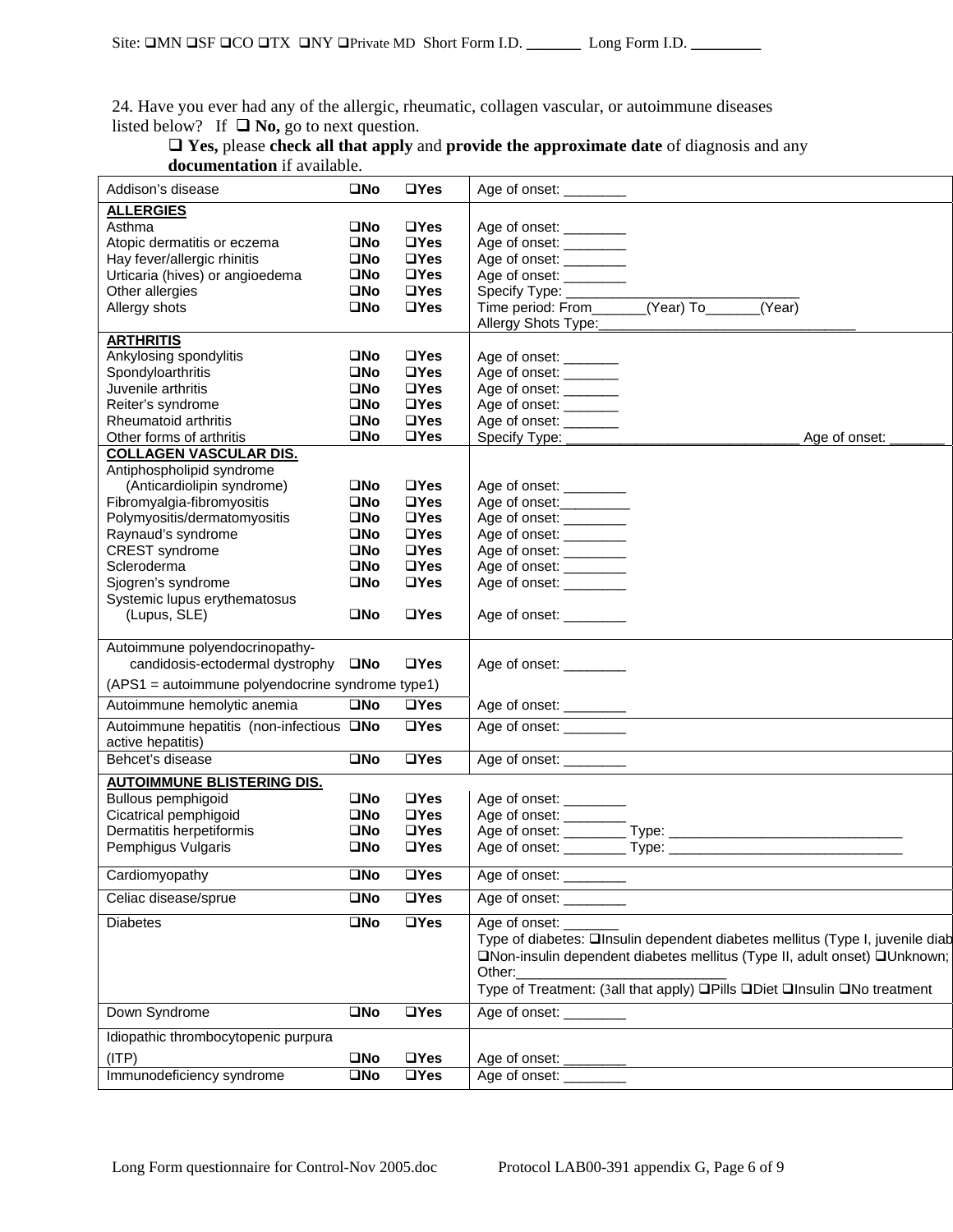| Inflammatory bowel disease                       | $\square$ No | $\overline{\square Y}$ es | Age of onset:<br>Type : <b>QCrohn's disease</b> , <b>QUIcerative colitis</b> , <b>Q Irritable bowel syndrome</b> |
|--------------------------------------------------|--------------|---------------------------|------------------------------------------------------------------------------------------------------------------|
| <b>Clinical Depression</b>                       | $\square$ No | $\overline{\square Y}$ es |                                                                                                                  |
| <b>Bipolar Disease</b>                           | $\square$ No | $\Box$ Yes                |                                                                                                                  |
| <b>ADHD</b>                                      | $\square$ No | $\Box$ Yes                | Age of onset: ______ Medication/Treatment: __________________________                                            |
|                                                  |              |                           |                                                                                                                  |
| Kidney disease                                   | $\square$ No | $\overline{\Box Y}$ es    | Age of onset: _____                                                                                              |
|                                                  |              |                           | Type of Kidney disease: □IgA nephropathy, □Glomerulonephritis,                                                   |
|                                                  |              |                           | □Nephrosis, □Nephrotic syndrome; □Other                                                                          |
| Lichen planus                                    | $\square$ No | $\Box$ Yes                | Age of onset:                                                                                                    |
| <b>NEUROLOGICAL DISEASE</b>                      |              |                           |                                                                                                                  |
| Chronic inflammatory demyelinating               |              |                           |                                                                                                                  |
| polyneuropathy                                   | $\square$ No | $\Box$ Yes                | Age of onset: ________                                                                                           |
| Guillain-Barré syndrome                          | $\square$ No | $\Box$ Yes                | Age of onset: ________                                                                                           |
| Multiple sclerosis                               | $\square$ No | $\Box$ Yes                | Age of onset: ________                                                                                           |
| Myasthenia gravis                                | $\square$ No | $\Box$ Yes                | Age of onset: _________                                                                                          |
| Pernicious anemia                                | $\square$ No | $\Box$ Yes                | Age of onset: _________                                                                                          |
| Piebaldism                                       | $\square$ No | $\overline{UY}$ es        | Congenital: Date of birth:                                                                                       |
| Polychondritis                                   | $\square$ No | $\overline{\square Y}$ es | Age of onset: _________                                                                                          |
| Primary biliary cirrhosis                        | $\square$ No | <b>□Yes</b>               | Age of onset: _________                                                                                          |
| Psoriasis                                        | $\square$ No | $\Box$ Yes                | Age of onset: _________                                                                                          |
| <b>Rheumatic fever</b>                           | $\square$ No | $\Box$ Yes                | Age of onset: _________                                                                                          |
| Sarcoidosis                                      | $\square$ No | $\Box$ Yes                |                                                                                                                  |
| Schmidt syndrome                                 | $\square$ No | $\overline{UY}$ es        | Age of onset:                                                                                                    |
| (APS2 = autoimmune polyendocrine syndrome type2) |              |                           |                                                                                                                  |
| Stiff-man syndrome                               | $\square$ No | $\Box$ Yes                | Age of onset: __________                                                                                         |
| (Moersch-Woltmann syndrome)                      |              |                           |                                                                                                                  |
|                                                  |              |                           |                                                                                                                  |
| Thyroid disease                                  | $\square$ No | $\overline{UY}$ es        | 1.) Age of onset: _______ Do you take thyroid replacement ? □No □Yes                                             |
|                                                  |              |                           | 2.) Type of thyroid disease: □ Graves disease; □ Myxedema;                                                       |
|                                                  |              |                           | □Hyperthyroidism; □Hashimoto's thyroiditis; □Goiter;                                                             |
|                                                  |              |                           | □ Hypothyroidism; □Other_<br><u> 1989 - Johann John Stein, mars er fransk politiker (d. 1989)</u>                |
| <b>Uveitis</b>                                   | $\square$ No | $\Box$ Yes                | Age of onset: _________                                                                                          |
| <b>VASCULITIS</b>                                |              |                           |                                                                                                                  |
| Churg-Strass syndrome                            | $\square$ No | $\Box$ Yes                | Age of onset: _________                                                                                          |
| (Allergic granulomatosis)                        |              |                           |                                                                                                                  |
| Cold agglutinin disease                          | $\square$ No | $\Box$ Yes                | Age of onset: _________                                                                                          |
| Essential mixed cryoglobulinemia                 | $\square$ No | $\Box$ Yes                | Age of onset: _________                                                                                          |
| Polyarteritis nodosa                             | $\square$ No | $\Box$ Yes                |                                                                                                                  |
| Polymyalgia rheumatica                           | $\square$ No | $\Box$ Yes                | Age of onset: ________                                                                                           |
| Takayasu arteritis                               | $\square$ No | $\square$ Yes             | Age of onset: ________<br>Age of onset: ________                                                                 |
| Temporal arteritis                               | $\square$ No | $\square$ Yes             | Age of onset: _________                                                                                          |
| (Giant cell arteritis)                           |              |                           |                                                                                                                  |
| Vitiligo(white skin spots)                       | $\square$ No | $\Box$ Yes                | Age of onset: _________                                                                                          |
| Waardenburg syndrome                             | $\square$ No | $\Box$ Yes                | Congenital: no date of onset                                                                                     |
|                                                  |              |                           |                                                                                                                  |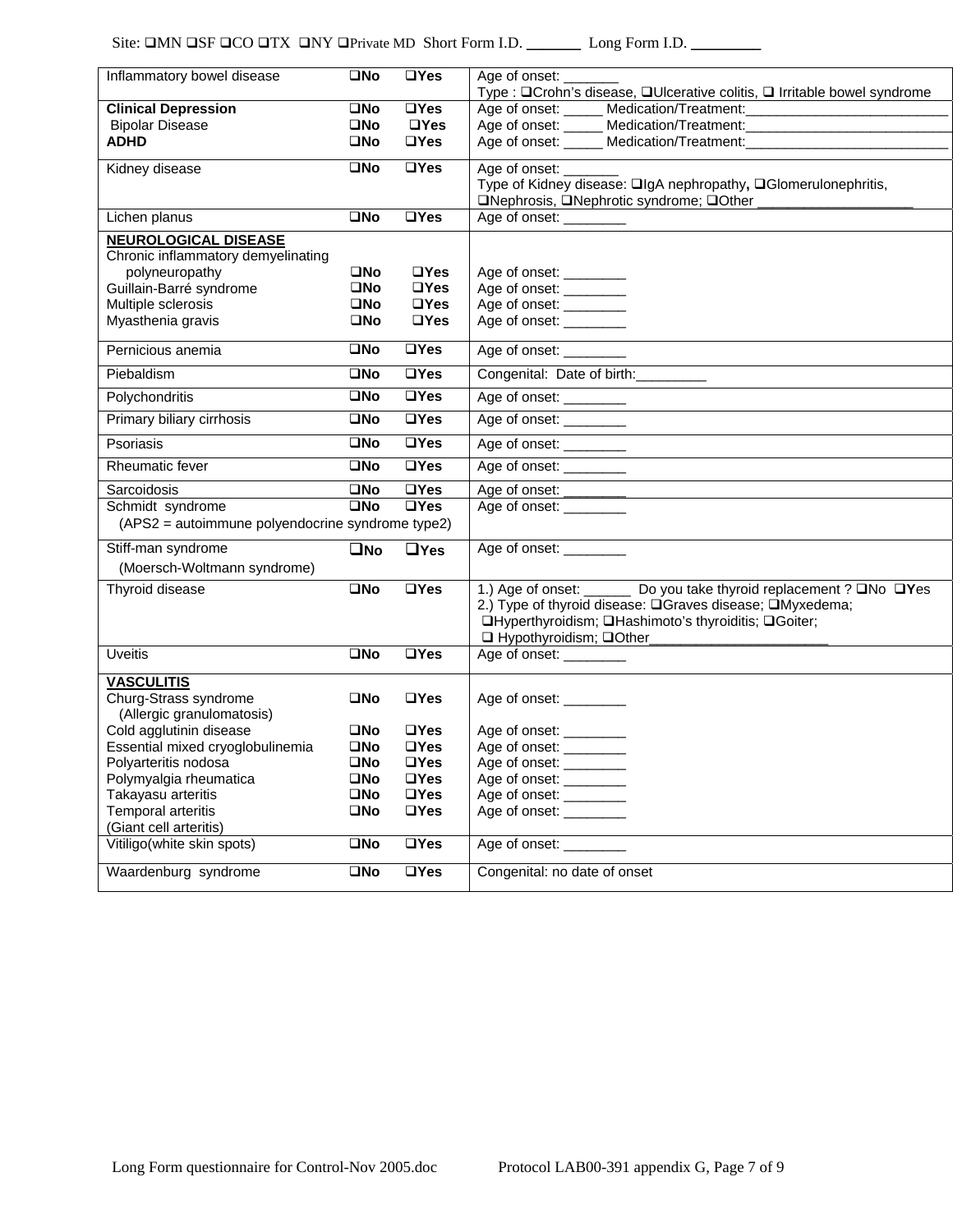| Site: $\Box MN \Box SF \Box CO \Box TX \Box NY \Box Private \, MD \, Short \, Form \, I.D.$<br>Long Form I.D. |  |
|---------------------------------------------------------------------------------------------------------------|--|
|---------------------------------------------------------------------------------------------------------------|--|

25. Do any of your relatives have any of the above disease?  $\Box$  No  $\Box$  Yes-----Please list: 1) the diseases, 2) the relationships of these people to you, and 3) whether they are on your mother's side or father's side of the family:

|                                                         | Type of diseases             | Age of onset    | Alive/Dead           |
|---------------------------------------------------------|------------------------------|-----------------|----------------------|
| Biological mother                                       | --------------------------   | --------------- | □<br>□<br>$\sqrt{2}$ |
| Parents of mother<br>(please indicate mother or father) | -------------------------    | --------------- | П<br>□               |
| (mother side)<br>Aunts                                  | ------------------------     | --------------- | □<br>□               |
| Uncles (mother side)                                    | -------------------------    | --------------- | ப                    |
| Cousins (mother side)                                   | --------------------------   | --------------- | ப<br>ப               |
| <b>Biological father</b>                                | --------------------------   | --------------- | □<br>❏               |
| Parents of father<br>(please indicate mother or father) | -------------------------    | --------------- | □<br>l 1             |
| Aunts (father side)                                     | -------------------------    | --------------- | □<br>❏               |
| Uncles (father side)                                    | ---------------------------  | --------------- | □<br>ப               |
| Cousins (father side)                                   | -------------------------    | --------------- | □<br>□               |
| Sister(s)                                               | -------------------------    | --------------- | □<br>ப               |
| Brother(s)                                              | ---------------------------- | --------------- | ப<br>ப               |
| Daughter(s)                                             | ---------------------------- | --------------- | ❏<br>ப               |
| Son(s)                                                  | ---------------------------  | --------------- | ப<br>ப               |
| Grand children                                          | --------------------------   | --------------- | □<br>❏               |

26. Do you have any conditions you've been diagnosed with? (eg: Infection diseases, Cancer, Genetic diseases,…). Please explain. \_\_\_\_\_\_\_\_\_\_\_\_\_\_\_\_\_\_\_\_\_\_\_\_\_\_\_\_\_\_\_\_\_\_\_\_\_\_\_\_\_\_\_\_\_\_\_\_\_\_\_\_\_\_\_\_\_\_\_\_\_\_\_\_\_\_\_\_\_\_\_\_\_\_\_\_\_\_\_\_\_

 $\mathcal{L}_\mathcal{L} = \{ \mathcal{L}_\mathcal{L} = \{ \mathcal{L}_\mathcal{L} = \{ \mathcal{L}_\mathcal{L} = \{ \mathcal{L}_\mathcal{L} = \{ \mathcal{L}_\mathcal{L} = \{ \mathcal{L}_\mathcal{L} = \{ \mathcal{L}_\mathcal{L} = \{ \mathcal{L}_\mathcal{L} = \{ \mathcal{L}_\mathcal{L} = \{ \mathcal{L}_\mathcal{L} = \{ \mathcal{L}_\mathcal{L} = \{ \mathcal{L}_\mathcal{L} = \{ \mathcal{L}_\mathcal{L} = \{ \mathcal{L}_\mathcal{$ \_\_\_\_\_\_\_\_\_\_\_\_\_\_\_\_\_\_\_\_\_\_\_\_\_\_\_\_\_\_\_\_\_\_\_\_\_\_\_\_\_\_\_\_\_\_\_\_\_\_\_\_\_\_\_\_\_\_\_\_\_\_\_\_\_\_\_\_\_\_\_\_\_\_\_\_\_\_\_\_\_ \_\_\_\_\_\_\_\_\_\_\_\_\_\_\_\_\_\_\_\_\_\_\_\_\_\_\_\_\_\_\_\_\_\_\_\_\_\_\_\_\_\_\_\_\_\_\_\_\_\_\_\_\_\_\_\_\_\_\_\_\_\_\_\_\_\_\_\_\_\_\_\_\_\_\_\_\_\_\_\_\_

\_\_\_\_\_\_\_\_\_\_\_\_\_\_\_\_\_\_\_\_\_\_\_\_\_\_\_\_\_\_\_\_\_\_\_\_\_\_\_\_\_\_\_\_\_\_\_\_\_\_\_\_\_\_\_\_\_\_\_\_\_\_\_\_\_\_\_\_\_\_\_\_\_\_\_\_\_\_\_\_\_ \_\_\_\_\_\_\_\_\_\_\_\_\_\_\_\_\_\_\_\_\_\_\_\_\_\_\_\_\_\_\_\_\_\_\_\_\_\_\_\_\_\_\_\_\_\_\_\_\_\_\_\_\_\_\_\_\_\_\_\_\_\_\_\_\_\_\_\_\_\_\_\_\_\_\_\_\_\_\_\_\_

\_\_\_\_\_\_\_\_\_\_\_\_\_\_\_\_\_\_\_\_\_\_\_\_\_\_\_\_\_\_\_\_\_\_\_\_\_\_\_\_\_\_\_\_\_\_\_\_\_\_\_\_\_\_\_\_\_\_\_\_\_\_\_\_\_\_\_\_\_\_\_\_\_\_\_\_\_\_\_\_\_

27. Please list all current medications you take FOR ANY DISORDER and explain why. List their dosages. Include over the counter medications and vitamins or herbs and special diets.